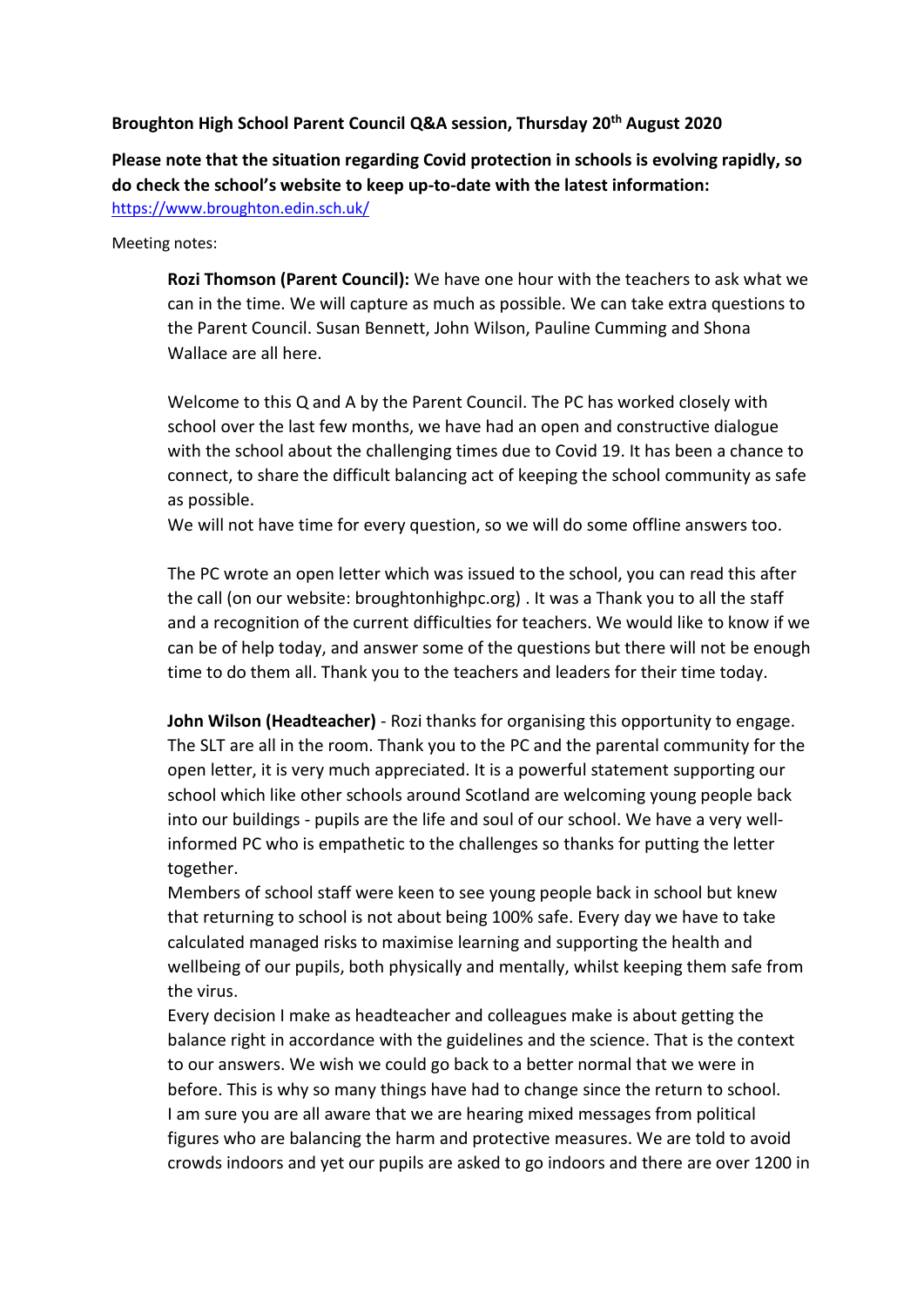the school. This brings a dilemma. Some parents have made the choice not to bring their children back into school.

Trust will be more precious until we rid ourselves of the virus. I will also open these questions to my colleagues.

### **Learning**

**1. Learning during lock-down worked well for some, and was a struggle for many, despite the schools amazing efforts to engage. Children must therefore be at different stages, and behind. How do you plan to manage this, with specific reference to those sitting exams this year?**

JW - With regard to preparation for exams and the baseline, we are fortunate at Broughton because we have teachers well experienced at differentiating for young people. This is a fundamental requirement, as lockdown was followed by the summer holidays leading to 5 months away from school. Young people are therefore all at different stages. It will require differentiation, evaluation and assessment to establish the next steps in their learning. We have great expertise at Broughton with regard to that.

How have they kept up with Teams during lockdown? When a teacher saw a young person was not engaging, Shona Wallace (DHT) coordinated a response to that family. There are different dynamics in class. Some curriculum leaders reported that all 9 Advanced Higher students engaged, whereas in some 4th year classes only 20 to 30% engaged. The teachers will be providing extension work for some pupils whilst judging how best to cover the work that wasn't done before summer.

We have the expertise to look on a case by case basis, so each pupil is brought up to speed. As for sitting exams, we don't yet know the nature of what those exams will be like. With regards to support from the parental community, the harsh reality is that the young people who suffered in lockdown, are likely to suffer even more. On a day by day basis, every child will be asked to wipe their seat and table, a 50 minute lesson turns into a 40 minute lesson. Cumulatively this will affect their learning.

The SQA is undertaking a consultation/survey for the parental community and the hope is that they will adjust assessment and levels of expectation accordingly. There will be less learning time, and some will have missed 2 months of school before the summer.

**2. Some of the teachers are wearing face masks in class. It makes them difficult to make out, impacting both learning and discipline. Given teachers understandably want to keep themselves safe, are there any creative ways of maintaining their safety, whilst enabling communication?**

**JW** We can't think of any ways around wearing masks. As a Head teacher I do my best to keep all the young people safe and my staff safe. It is not mandatory to wear a mask, but I encourage them, on a pragmatic level, to do so, because if they fall sick, there will be zero tuition. So we are minimising the risk whilst attempting to provide learning. I know it is difficult for some children to hear, to interpret what their teacher is saying. In a news report, I saw a face covering which is partly transparent but that may not yet be available. **RT** - An alternative could be using teaching materials on Teams, you tube clips etc.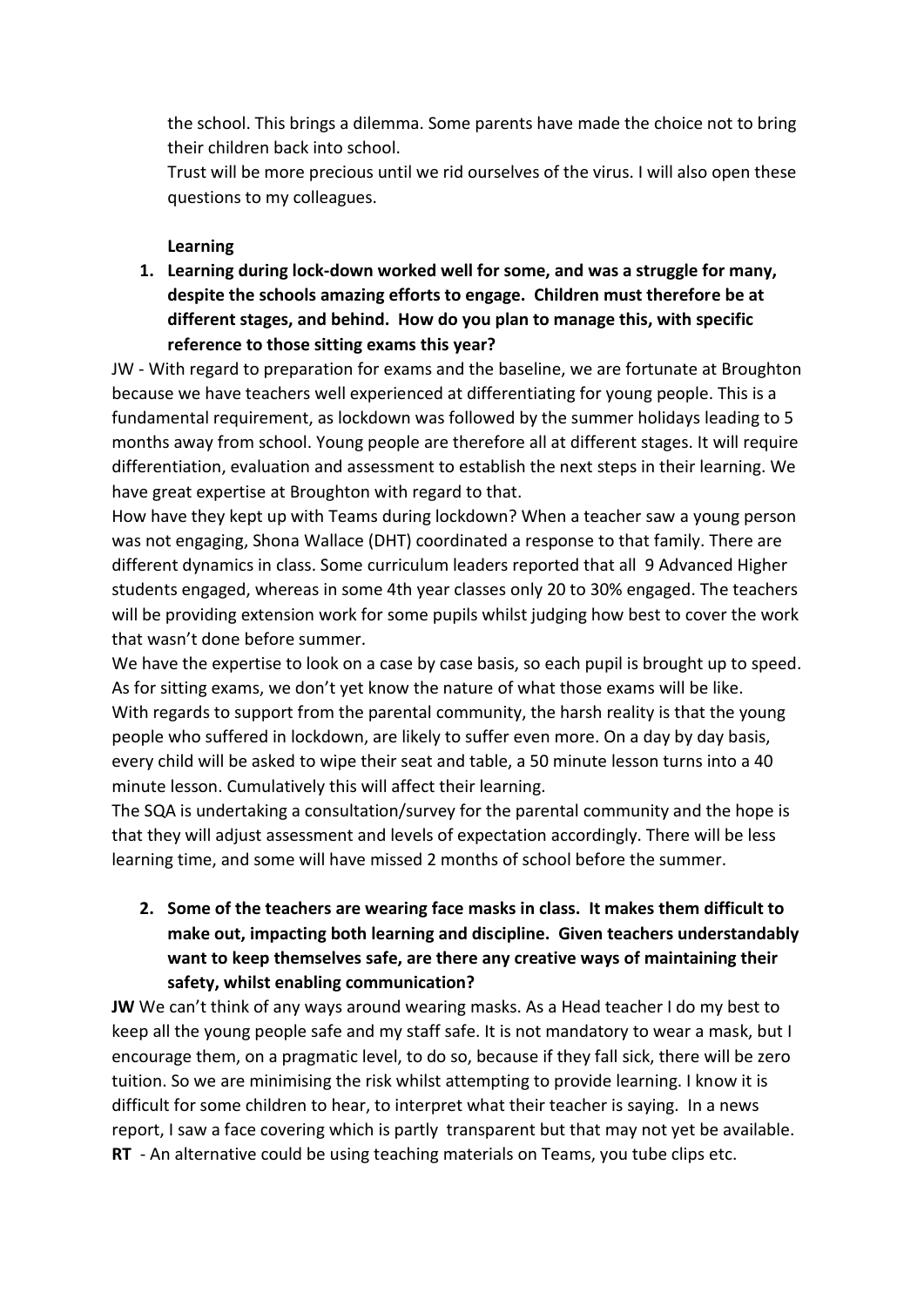**3. Many of the children benefit from extras at schools, such as nurture areas, hot school meals, use of the library after school and so on. We've often talked at the Parent Council about how key these things are. What is your appraisal on when we might be able to open up some of these provisions again?**

**JW** Rozi and the PC are right, one of the strengths of Broughton High School is we are so ready and able to accommodate the wide range of needs our pupils have. However there is a set of restrictions imposed by the virus, 'gatherings of no more than 50' gets in the way of these provisions. The library is available on a booking system, but not available for those that need peace and quiet. Regarding hot school meals, we have reintroduced warm pasta but we are making food provision 'grab and go', so the young people can stay outdoors where it is safer for them to me. Nurture areas are being made available again too.

## **Within Broughton we have three specialist schools, can you provide any information on how fully they are able to operate, or when this might be known? (Dancing, face to face music lessons etc.) Or should these parents engage separately with the relevant special school?**

**Tudor Morris (Head of Music School)** The music school is now getting practice sessions. We will start piano lessons for everyone. The week after, we will introduce the other instruments except for voice, and for 'blowing instruments' (wind or brass). For these, pupils will need to practice at home/ online. As soon as the government says we can, we will bring back ensembles.

With regards to instruments for the music students, we have taken advice from Steinway and got specialist wipes for the pianos and students will wipe them at the beginning and end of each lesson. These don't damage the keys. Students can bring in their own instruments but can't share these. The dept will try not to share instruments, so pupils will keep an instrument with their name on it. The teachers will be 2 metres away for demonstrations. There will be less lessons, 1 lesson on each instrument, and practice and ensemble sessions will be reintroduced.

There was concern that singing led to an increase in the spread of the virus in America so singing and blow instruments will therefore be online (and practicing will take place at home).

**JW** With regards to the other specialist schools, the footballers have been risk assessed and can use the changing rooms as there are not many of them. Outdoor dance is approved, but not yet indoor dance. It is lively outdoors at Broughton now! The musicians have been affected the most.

**4. It's clear that some practical subjects will be limited. For example learning music without access to an instrument, cooking, and indoor PE. Whilst this is understandable initially, indefinite continuation will impact on learning and achievement. Is there anything you can say about when you hope this might change?**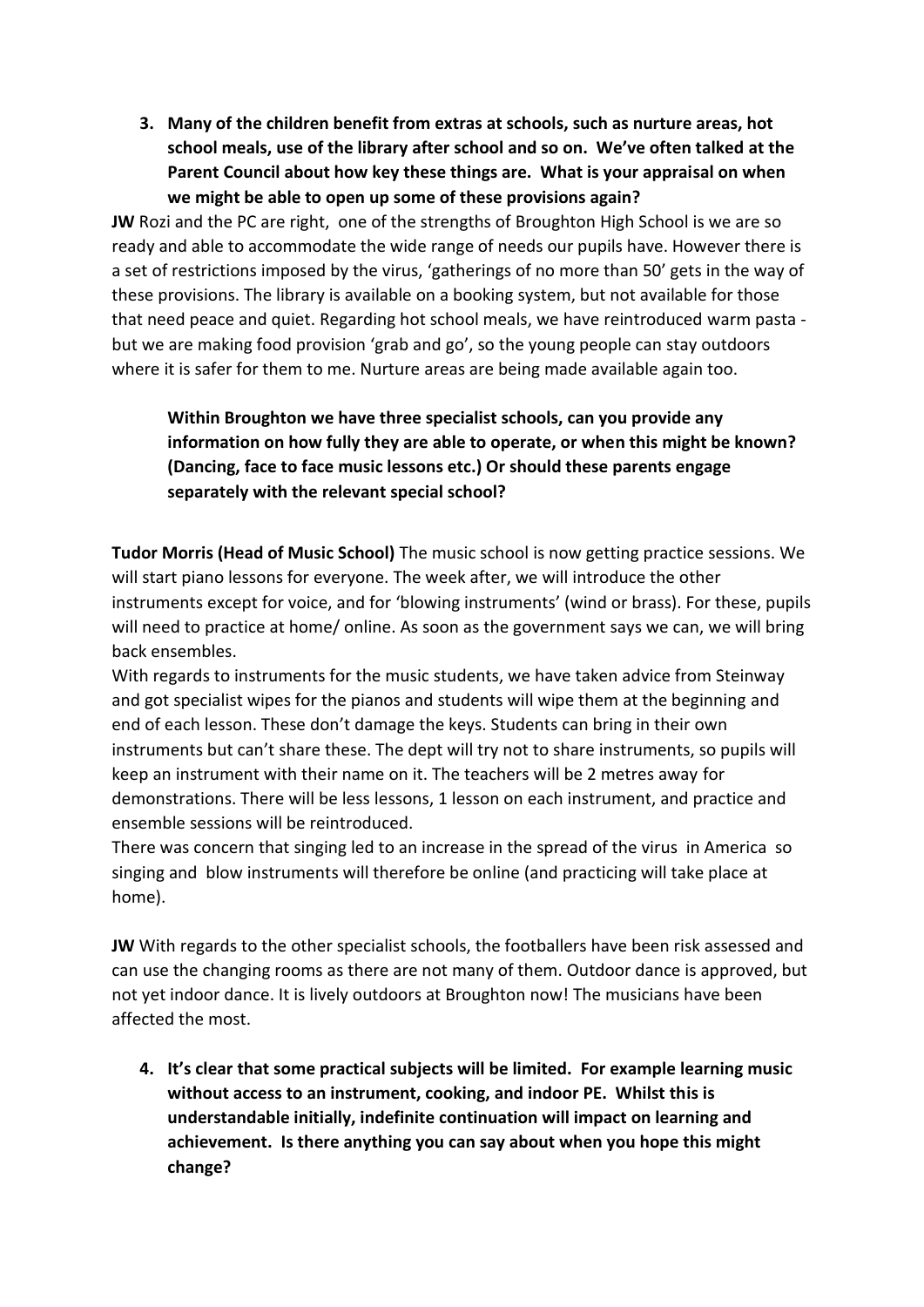SLT are concerned by this as pupils are getting fed up with theory lessons but the Scottish government guidelines limit our ability to provide what we would normally provide. HFT has effectively gone into close down and is just theory at the moment.

The other affected subject areas are PE, HFT, Modern languages (no headsets), Music, ICT (iPads - need specialist wipes), Woodwork and metalwork as you can't share tools, and in Science where you can't share equipment.

These are the Risk assessment guidelines which amount to no practical work. In other subjects, we are waiting for the correct cleaning equipment between students without upsetting everything else we are trying to do, for instance if a microphone was either not wiped down or damaged by the wrong cleaning equipment. Jane Wallace (school Business Manager) has been encouraging the local authority to give us the correct equipment. It is frustrating as it is difficult to source the cleaning resources needed.

**5. Some children haven't had report cards as usual, so parents are unclear how their child is progressing. When can we expect to hear when reports cards will be issued during the course of this year?**

**JW** SB and I are looking at the cycle of reporting.

**Susan Bennett** - I am the deputy responsible for learning, teaching and attainment. We are looking at the reporting process and parents' evenings. We will follow the same cycle as last year, for each year group 3 tracking reports throughout the year. The baseline information will be with parents by the October break.

**6. We have all built up competence using Teams during lock down and it would be a shame to lose these skills, will Teams continue to be used on some basis, and could teachers put key learning resources here to help support catch up learning**

**SB** - Teams will continue to be used for homework. We are very conscious of not going backwards in the use of Teams which was a steep learning curve in lockdown. It is a useful tool for homework, it will form part of our contingency plan in the event of a temporary lockdown. We have been discussing its use with curriculum leaders and class teachers.

### **Practicalities of the school day**

**7. Clearly the staggering of entry times is an attempt to improve on crowd management going in and out of school. Many children seem worried about this, and some parents are concerned that this crowding might aid the virus and negate the health benefit of being outdoors. What are you learning as you see this in action?**

**JW** With regard to the 3 minute stagger times, even in the past couple of days our young people are getting more used to not bunching up when they try to get back into the building. Their initial rush of enthusiasm has waned and they are not gathering in such close proximity.

We ask young people to spend lunchtime outdoors. One day it was wet, but most have been happy to go outside. It is good they are spending more time outdoors. At the end of lunch,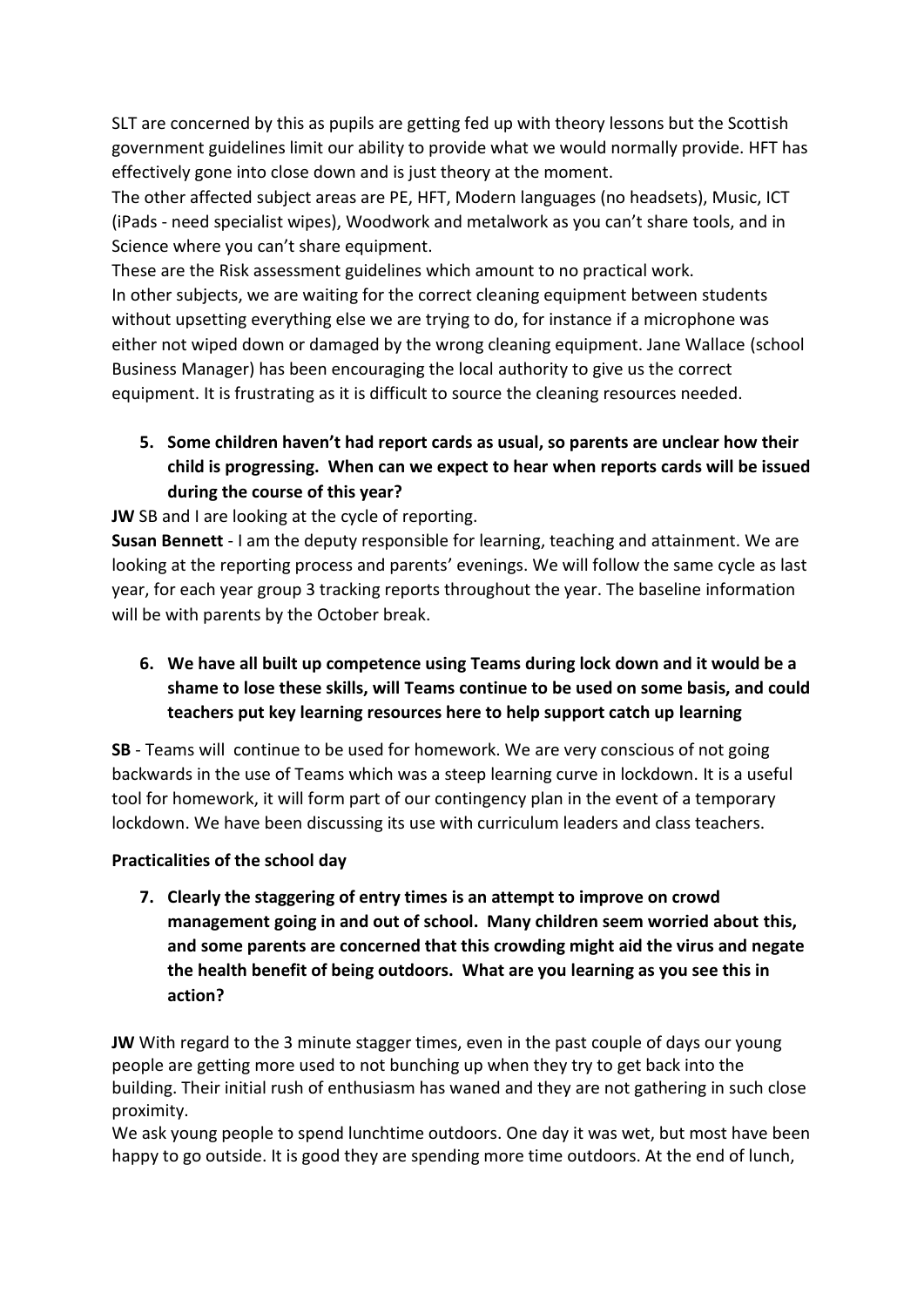they are staggered back into the building and they are better at distancing now when coming in. However we recognise that it is very difficult to physically distance from friends. Inside therefore would be more dangerous.

We are not providing 100% protection from Covid, but I think it is the safest way to do it for now. Some parents have asked for groups of students to remain in the building. However this would contravene the upper limit of 50.

When we looked at staggering re-entry into buildings, this would involve putting young people into 23 separate groups, and coming up with 23 different lunchtimes which is not feasible. Although it is difficult at the moment, our young people are cooperating fantastically well.

On Monday, there was a downpour. We did not want to force young people outside to get soaked and become unwell, so pupils stayed indoors. The students were brilliant, they sat in friendship groups in reasonable numbers. We had the ventilation on maximum. This is a time of highly unusual choices but we are doing our best.

**8. Lack of changing facilities and outdoor PE in the rain are a definite source of anxiety for some of our young people. Can you advise how you intend to manage PE on the wettest of days, and whether it is ok for children to use the toilets for a quick modest change of top to ensure they are comfortable in their other classes? Might the changing rooms be able to open on some basis or is this deemed too risky?**

**JW** - We are following health protection advice with regards to the changing rooms. They are too small and no staff are allowed in to ensure young people are being safe. The wet weather contingency is that young people will have a theory instead of a practical lesson instead (as they are not allowed indoor PE) This will become more and more difficult unless the advice changes as we will not be able to override it. Our young people can cope with the cold, but not rain and cold.

#### **COVID Related Absence**

**9 Can you confirm when you expect us to keep children off school. Are you keen to avoid any pupil attending with any symptom (e.g. common cold) Is it correct to assume they should self isolate for 10 days if they show any COVID symptoms? If a child displays symptoms in school how will it be dealt with?**

**JW** - In accordance with Scottish Government guidelines, if your child has any symptoms at all, do not come into the school building.

If you are coughing at home, do not come into school. Seek a test for the child and let the school know the outcome.

If the test is negative, we welcome your child back to school, but until the test result is back, do not come into school.

#### **Jane Wallace:**

If a child is ill in school they will be taken into the Isolation room and looked after until they are collected, but do not allow a vulnerable adult to collect them. The isolation area will be cleaned and disinfected afterwards. If they are over 16, they will be asked to travel home on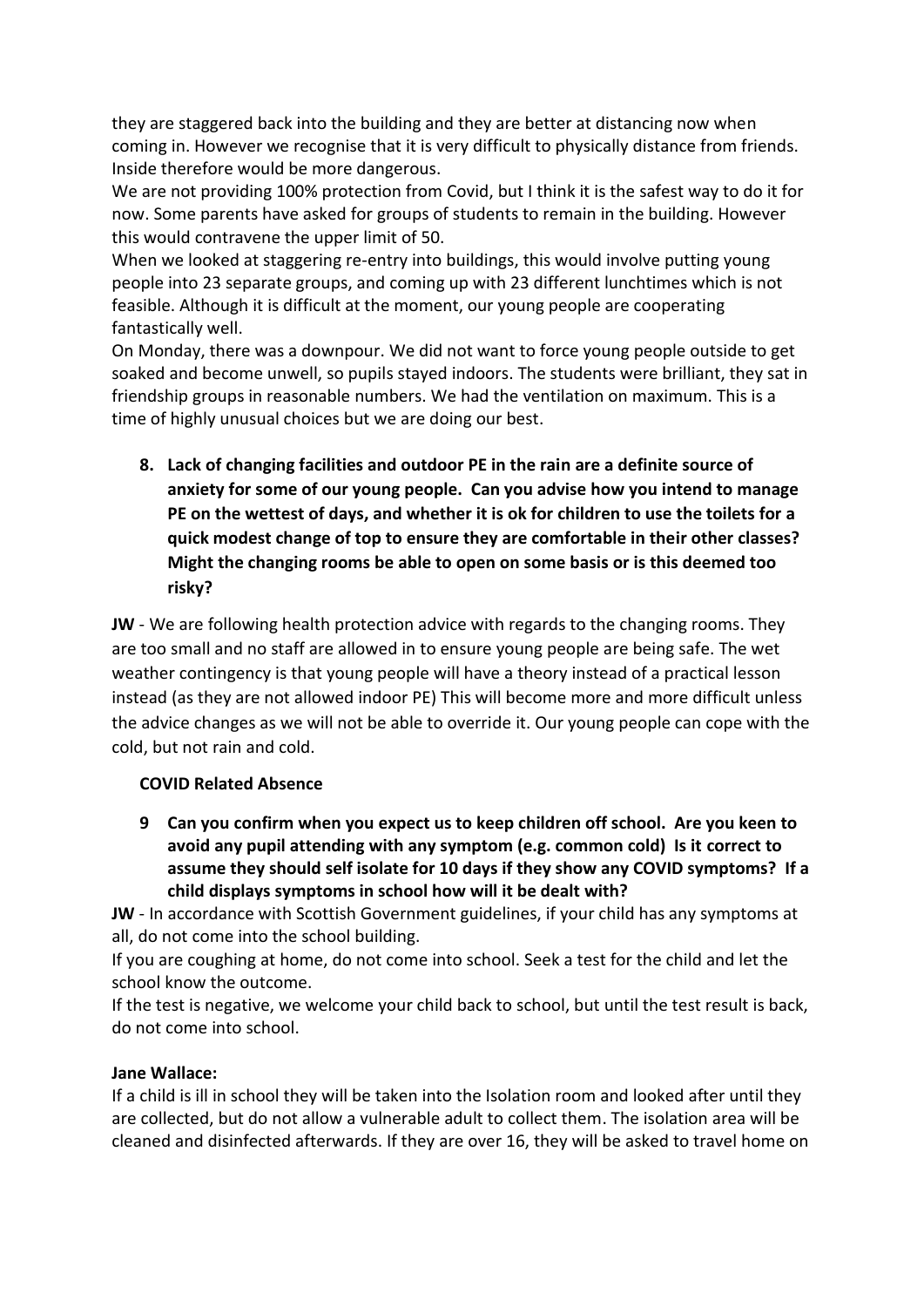their own and parents will be contacted (if they are well enough). Parents must then arrange a test and School needs to be informed.

# **10 We realise COVID-19 symptoms may lead to higher pupil absence. How do you think a pupil would best stay up to speed with their learning if and when this happens?**

**JW** This prompted a good discussion, we are at an early stage on our preparation for that. It is now on our radar, so thanks for the prompt. We will look at Teams and check where we are with that. The material that is on Teams is still from lockdown, there may be some information there already that some pupils could engage with - we will work towards a new bank of learning materials for pupils whilst they are off sick.

### **Specific Questions for 2 key groups**

**11 We have a whole year group of S1's learning how to navigate the school in the midst of so much change, and the normal high quality transition programme was not possible. How can parents find out information about how things work at Broughton? How can they engage with the school on any specific special needs enquiries?** 

**JW** Our normal transition process is very thorough. Shona Wallace will answer this, but we were able to do a part of our normal programme on Wednesday to Friday of the 1st week.

**Shona Wallace:** I am the Pupil support deputy head. The S1s are settling in very quickly. We are not seeing many asking for help to get around. We did an amount of primary transition online. Information sharing has still taken place. For children with Additional Support needs, you can make direct enquiries to Sally McMillan. We are aware of those submitted already, and we will continue to support those children as they were in primary school.

You can also look online at the Primary transition section for the school handbook, and a video.

**Rozi:** Parents can also ask questions using the PC's askaparent email address – [askaparent@broughtonhighpc.org](mailto:askaparent@broughtonhighpc.org)

#### **Concluding remarks**

**12 Finally what is your sense of how it is all going so far, what shifts in government guidance do you think are under discussion, and what do you think we can do as parents to help during this time.**

**JW** Thanks for the opportunity to mention a few things. Schools are under immense pressure so support from the parental community is invaluable. It is a struggle to keep up with the advice - 83 lengthy documents related to Covid and SQA procedures have been